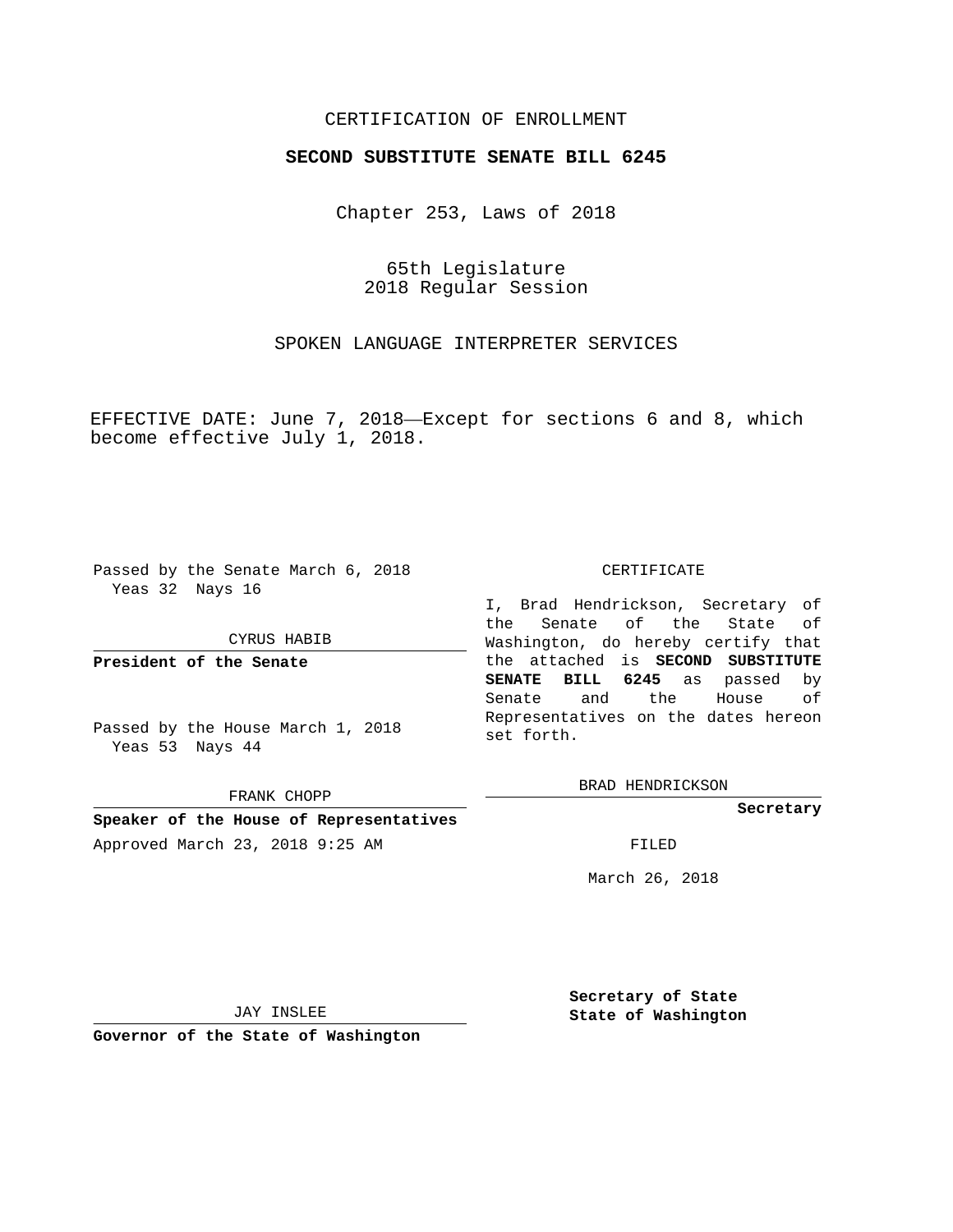#### **SECOND SUBSTITUTE SENATE BILL 6245**

AS AMENDED BY THE HOUSE

Passed Legislature - 2018 Regular Session

# **State of Washington 65th Legislature 2018 Regular Session**

**By** Senate Ways & Means (originally sponsored by Senators Saldaña, Ranker, Conway, Hasegawa, McCoy, Hunt, and Keiser)

READ FIRST TIME 02/06/18.

1 AN ACT Relating to spoken language interpreter services; amending 2 RCW 74.04.025, 39.26.100, 41.56.030, 41.56.030, 41.56.510, and 3 41.56.510; adding a new section to chapter 39.26 RCW; creating new 4 sections; providing an effective date; and providing an expiration 5 date.

6 BE IT ENACTED BY THE LEGISLATURE OF THE STATE OF WASHINGTON:

 NEW SECTION. **Sec. 1.** It is the intent of the legislature to centralize and consolidate the procurement of spoken language interpreter services and expand the use of language access providers, thereby reducing administrative costs while protecting consumers. The legislature further intends to exclude interpreter services for sensory-impaired persons from the provisions of this act.

13 **Sec. 2.** RCW 74.04.025 and 2011 1st sp.s. c 15 s 63 are each 14 amended to read as follows:

 (1) The department, the authority, and the office of administrative hearings shall ensure that bilingual services are provided to non-English speaking applicants and recipients. The services shall be provided to the extent necessary to assure that non-English speaking persons are not denied, or unable to obtain or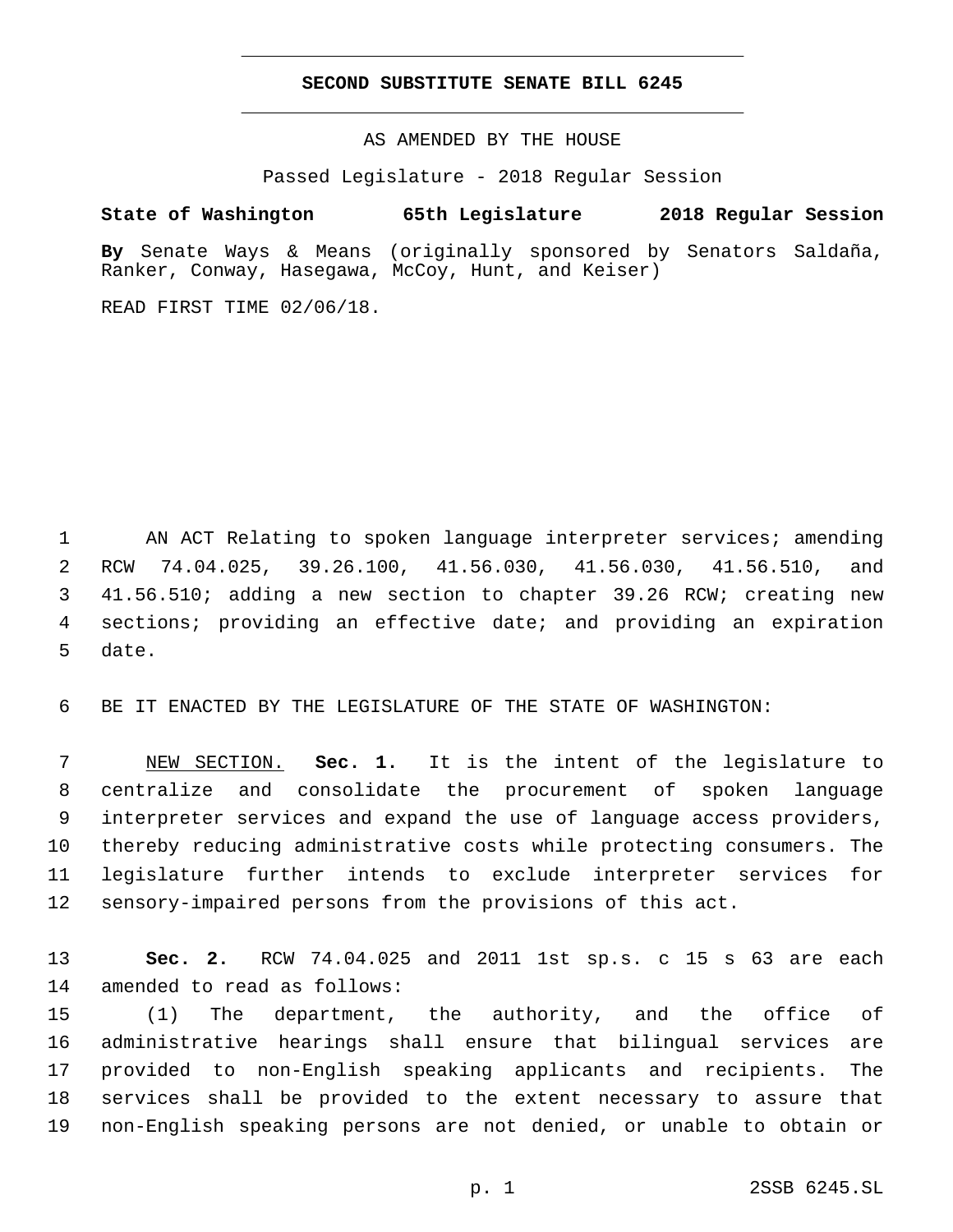maintain, services or benefits because of their inability to speak 2 English.

 (2) If the number of non-English speaking applicants or recipients sharing the same language served by any community service office client contact job classification equals or exceeds fifty percent of the average caseload of a full-time position in such classification, the department shall, through attrition, employ bilingual personnel to serve such applicants or recipients.

 (3) Regardless of the applicant or recipient caseload of any community service office, each community service office shall ensure that bilingual services required to supplement the community service office staff are provided through contracts with language access providers, local agencies, or other community resources.

 (4) The department shall certify, authorize, and qualify language access providers as needed to maintain an adequate pool of providers 16 such that residents can access state services. Except as needed to certify, authorize, or qualify bilingual personnel per subsection (2) of this section, the department will only offer spoken language 19 interpreter testing in the following manner:

 (a) To individuals speaking languages for which ten percent or more of the requests for interpreter services in the prior year for 22 department employees and the health care authority on behalf of limited English-speaking applicants and recipients of public 24 assistance that went unfilled through the procurement process in 25 section 3 of this act;

 (b) To spoken language interpreters who were decertified or deauthorized due to noncompliance with any continuing education 28 requirements; and

 (c) To current department certified or authorized spoken language interpreters seeking to gain additional certification or 31 authorization.

 (5) The department shall require compliance with RCW 41.56.113(2) 33 through its contracts with third parties.

 (6) Initial client contact materials shall inform clients in all primary languages of the availability of interpretation services for non-English speaking persons. Basic informational pamphlets shall be 37 translated into all primary languages.

 (7) To the extent all written communications directed to applicants or recipients are not in the primary language of the applicant or recipient, the department and the office of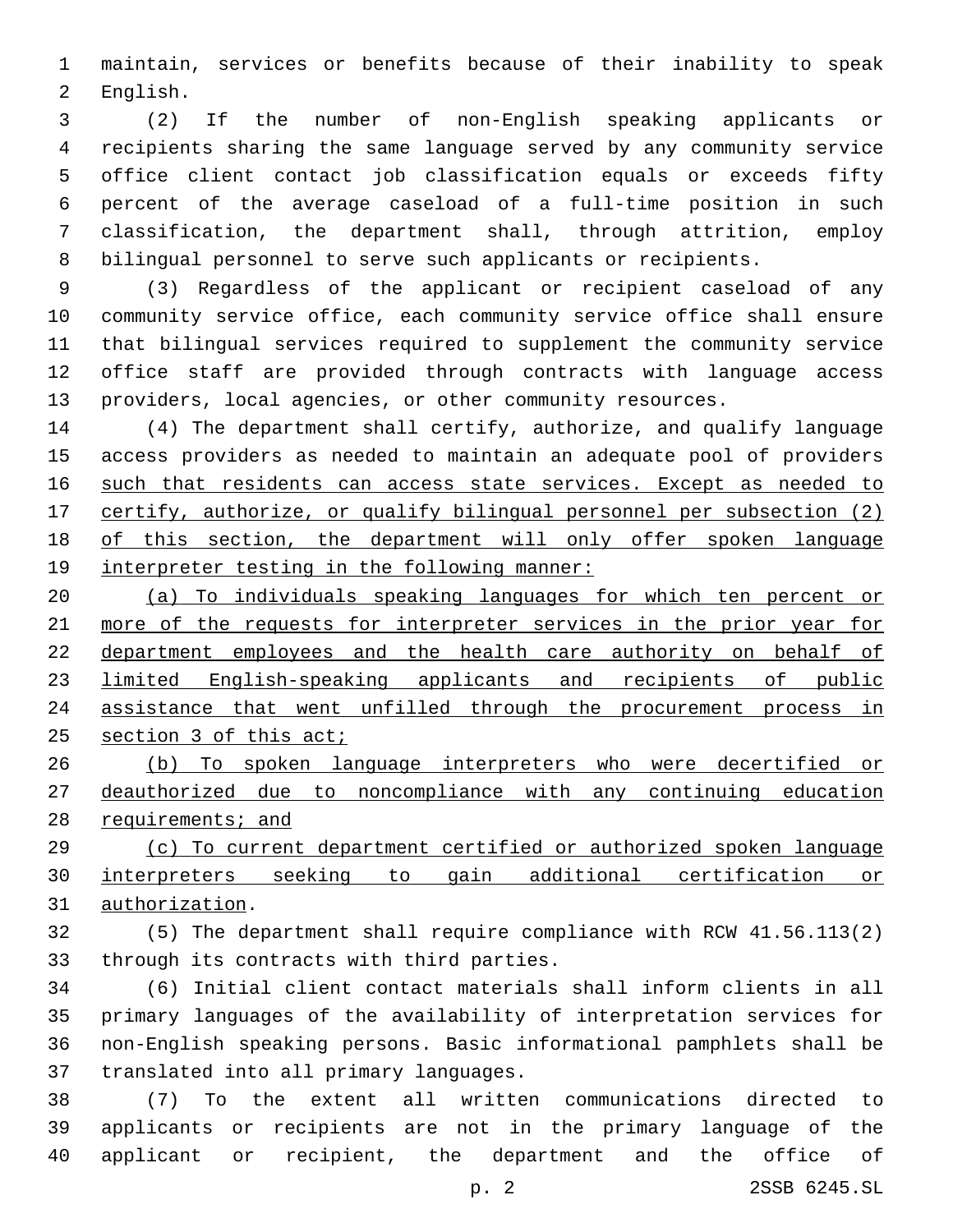administrative hearings shall include with the written communication a notice in all primary languages of applicants or recipients describing the significance of the communication and specifically how the applicants or recipients may receive assistance in understanding, and responding to if necessary, the written communication. The department shall assure that sufficient resources are available to assist applicants and recipients in a timely fashion with understanding, responding to, and complying with the requirements of 9 all such written communications.

10 (8) As used in this section:

 (a) "Language access provider" means any independent contractor 12 who provides spoken language interpreter services for ((department)) 13 state agencies, injured worker, or crime victim appointments through 14 the department of labor and industries, or medicaid enrollee appointments, or provided these services on or after January 1, 2009, and before June 10, 2010, whether paid by a broker, language access 17 agency, or ((the department)) a state agency. "Language access 18 provider" does not mean ((an owner,)) a manager( $(\tau)$ ) or employee of a 19 broker or a language access agency.

 (b) "Primary languages" includes but is not limited to Spanish, 21 Vietnamese, Cambodian, Laotian, and Chinese.

 NEW SECTION. **Sec. 3.** A new section is added to chapter 39.26 23 RCW to read as follows:

 (1) The department of social and health services, the department of children, youth, and families, and the health care authority are each authorized to purchase interpreter services on behalf of limited English-speaking applicants and recipients of public assistance.

 (2) The department of labor and industries is authorized to purchase interpreter services for medical and vocational providers authorized to provide services to limited English-speaking injured 31 workers or crime victims.

 (3) No later than September 1, 2020, the department of social and health services, the department of children, youth, and families, the health care authority, and the department of labor and industries must purchase in-person spoken language interpreter services directly from language access providers as defined in RCW 74.04.025, or through limited contracts with scheduling and coordinating delivery organizations, or both. Each state agency must have at least one contract with an entity that provides interpreter services through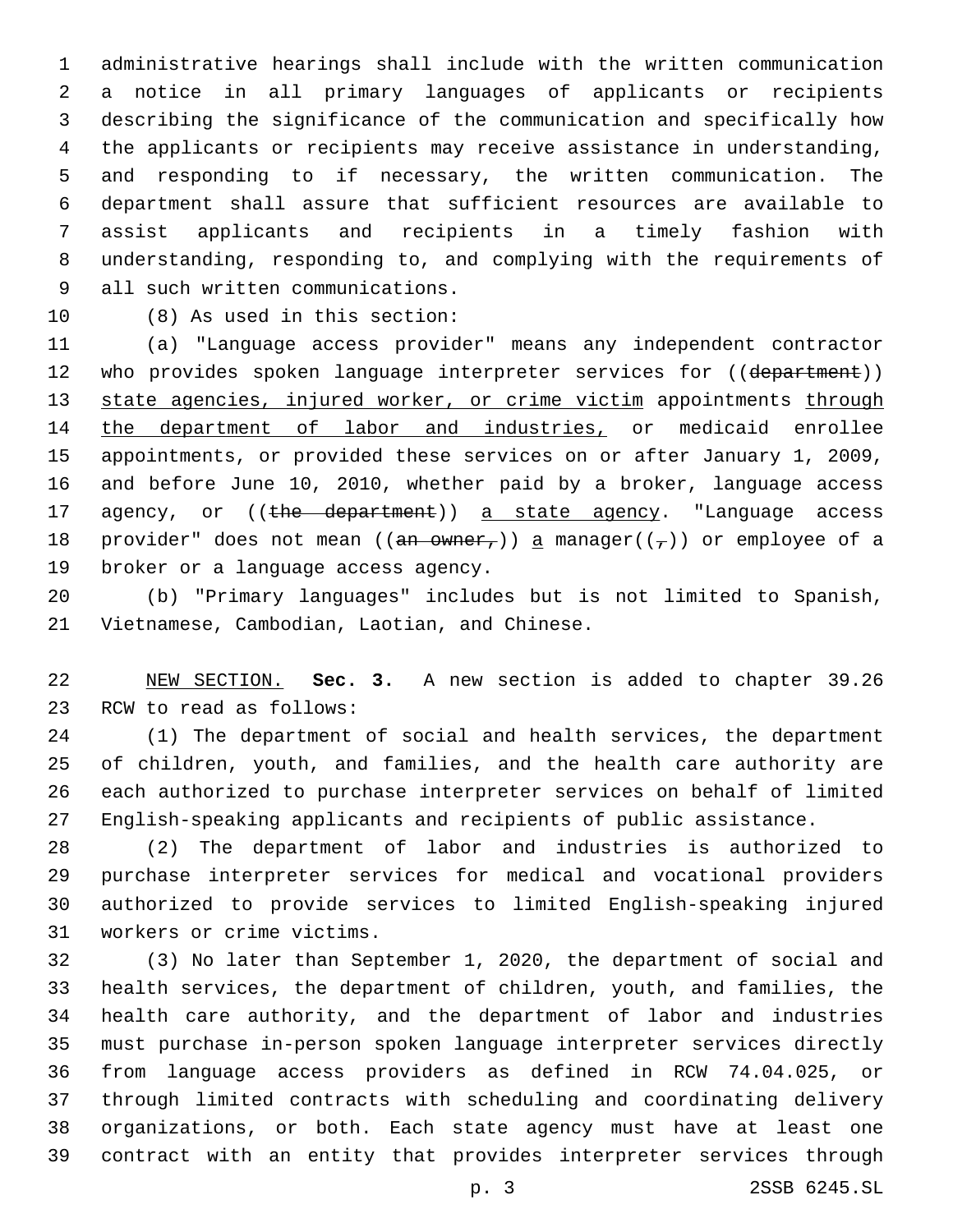telephonic and video remote technologies. Nothing in this section precludes the department of labor and industries from purchasing in- person spoken language interpreter services directly from language access providers or from directly reimbursing language access 5 providers.

 (4) Notwithstanding subsection (3) of this section, the department of labor and industries may pay a language access provider directly for the costs of interpreter services when the services are necessary for use by a medical provider for emergency or urgent care, or where the medical provider determines that advanced notice is not 11 feasible.

 (5) Upon the expiration of any contract in effect on the effective date of this section, but no later than September 1, 2020, the department must develop and implement a model that all state agencies must use to procure spoken language interpreter services by purchasing directly from language access providers or through contracts with scheduling and coordinating entities, or both. The department must have at least one contract with an entity that provides interpreter services through telephonic and video remote technologies. If the department determines it is more cost-effective or efficient, it may jointly purchase these services with the department of social and health services, the department of children, youth, and families, the health care authority, and the department of labor and industries as provided in subsection (3) of this section. The department of social and health services, department of children, youth, and families, the health care authority, and the department of labor and industries have the authority to procure interpreters through the department if the demand for spoken language interpreters 29 cannot be met through their respective contracts.

 (6) All interpreter services procured under this section must be provided by language access providers who are certified or authorized by the state, or nationally certified by the certification commission for health care interpreters or the national board for certification of medical interpreters. When a nationally certified, state- certified, or authorized language access provider is not available, a state agency is authorized to contract with a spoken language interpreter with other certifications or qualifications deemed to meet agency needs. Nothing in this subsection precludes providing interpretive services through state employees or employees of medical 40 or vocational providers.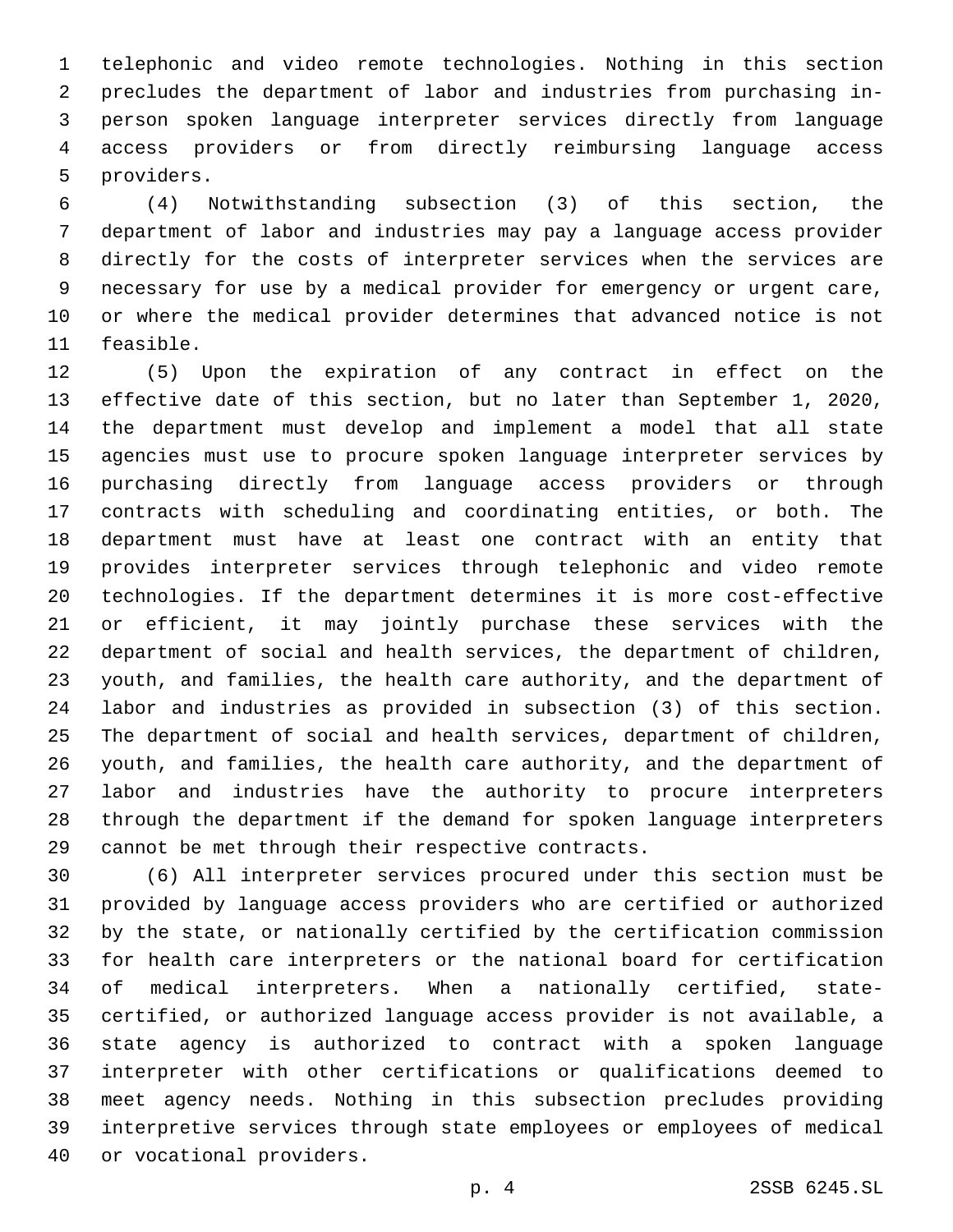(7) Nothing in this section is intended to address how state agencies procure interpreters for sensory-impaired persons.

 (8) For purposes of this section, "state agency" means any state office or activity of the executive branch of state government, including state agencies, departments, offices, divisions, boards, commissions, and correctional and other types of institutions, but excludes institutions of higher education as defined in RCW 28B.10.016, the school for the blind, and the center for childhood 9 deafness and hearing loss.

 **Sec. 4.** RCW 39.26.100 and 2013 2nd sp.s. c 33 s 2 are each 11 amended to read as follows:

 (1) The provisions of this chapter do not apply in any manner to the operation of the state legislature except as requested by the 14 legislature.

 (2) The provisions of this chapter do not apply to the contracting for services, equipment, and activities that are necessary to establish, operate, or manage the state data center, including architecture, design, engineering, installation, and operation of the facility, that are approved by the technology services board or the acquisition of proprietary software, equipment, and information technology services necessary for or part of the provision of services offered by the consolidated technology services 23 agency.

 (3) Primary authority for the purchase of specialized equipment, and instructional and research material, for their own use rests with the institutions of higher education as defined in RCW 28B.10.016.

 (4) Universities operating hospitals with approval from the director, as the agent for state hospitals as defined in RCW 72.23.010, and for health care programs provided in state correctional institutions as defined in RCW 72.65.010(3) and veterans' institutions as defined in RCW 72.36.010 and 72.36.070, may make purchases for hospital operation by participating in contracts for materials, supplies, and equipment entered into by nonprofit cooperative hospital group purchasing organizations if documented to 35 be more cost-effective.

 (5) Primary authority for the purchase of materials, supplies, and equipment, for resale to other than public agencies, rests with 38 the state agency concerned.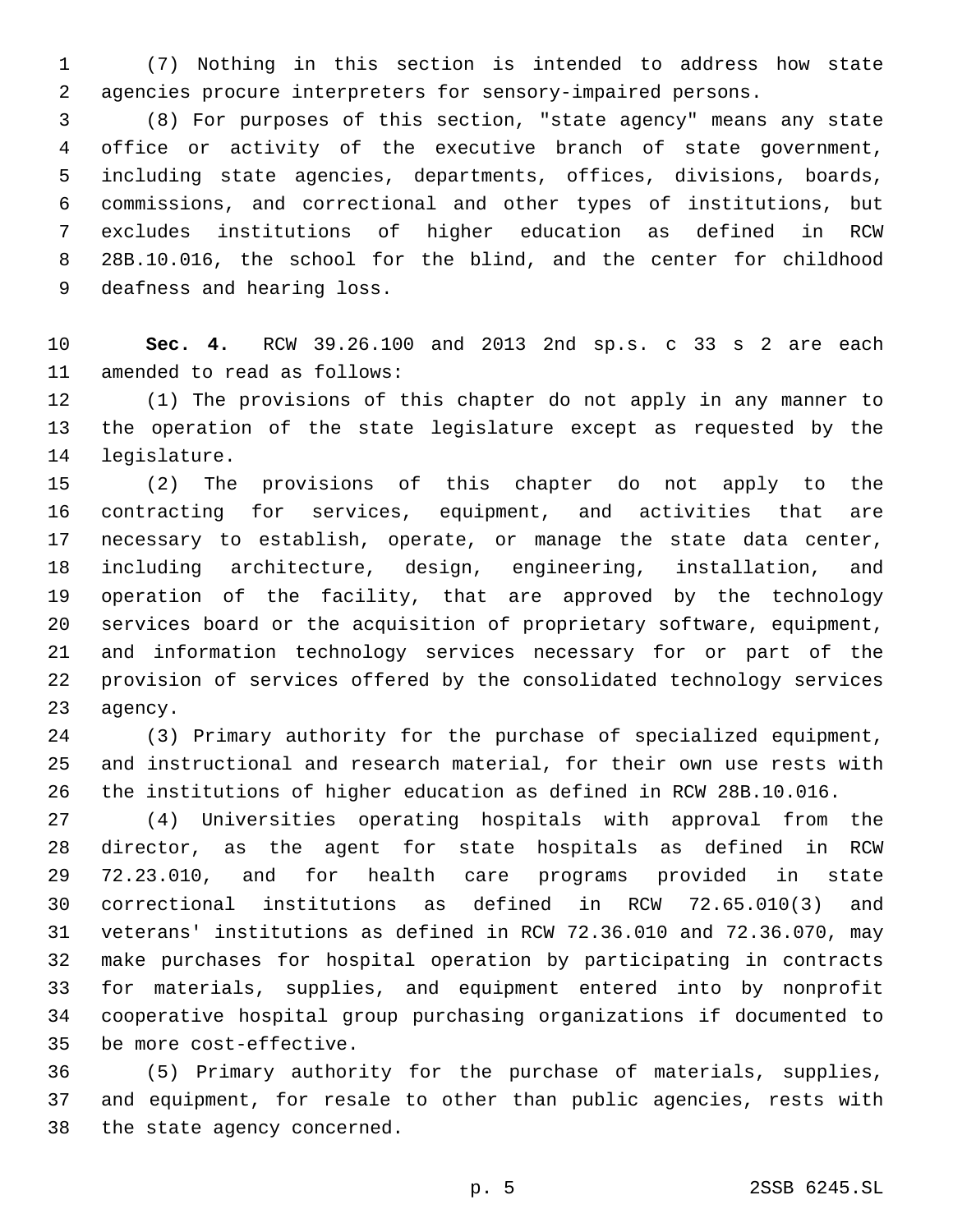(6) The authority for the purchase of insurance and bonds rests with the risk manager under RCW 43.19.769, except for institutions of higher education that choose to exercise independent purchasing authority under RCW 28B.10.029.4

 (7) ((The authority to purchase interpreter services and interpreter brokerage services on behalf of limited-English speaking or sensory-impaired applicants and recipients of public assistance rests with the department of social and health services and the 9 health care authority.

 $(8)$ )) The provisions of this chapter do not apply to information technology purchases by state agencies, other than institutions of higher education and agencies of the judicial branch, if (a) the purchase is less than one hundred thousand dollars, (b) the initial purchase is approved by the chief information officer of the state, and (c) the agency director and the chief information officer of the state jointly prepare a public document providing a detailed 17 justification for the expenditure.

 **Sec. 5.** RCW 41.56.030 and 2015 2nd sp.s. c 6 s 1 are each 19 amended to read as follows:

20 As used in this chapter:

 (1) "Adult family home provider" means a provider as defined in RCW 70.128.010 who receives payments from the medicaid and state-23 funded long-term care programs.

 (2) "Bargaining representative" means any lawful organization which has as one of its primary purposes the representation of employees in their employment relations with employers.

 (3) "Child care subsidy" means a payment from the state through a 28 child care subsidy program established pursuant to RCW 74.12.340 ((or 29 74.08A.340)), 45 C.F.R. Sec. 98.1 through 98.17, or any successor 30 program.

 (4) "Collective bargaining" means the performance of the mutual obligations of the public employer and the exclusive bargaining representative to meet at reasonable times, to confer and negotiate in good faith, and to execute a written agreement with respect to grievance procedures and collective negotiations on personnel matters, including wages, hours and working conditions, which may be peculiar to an appropriate bargaining unit of such public employer, except that by such obligation neither party shall be compelled to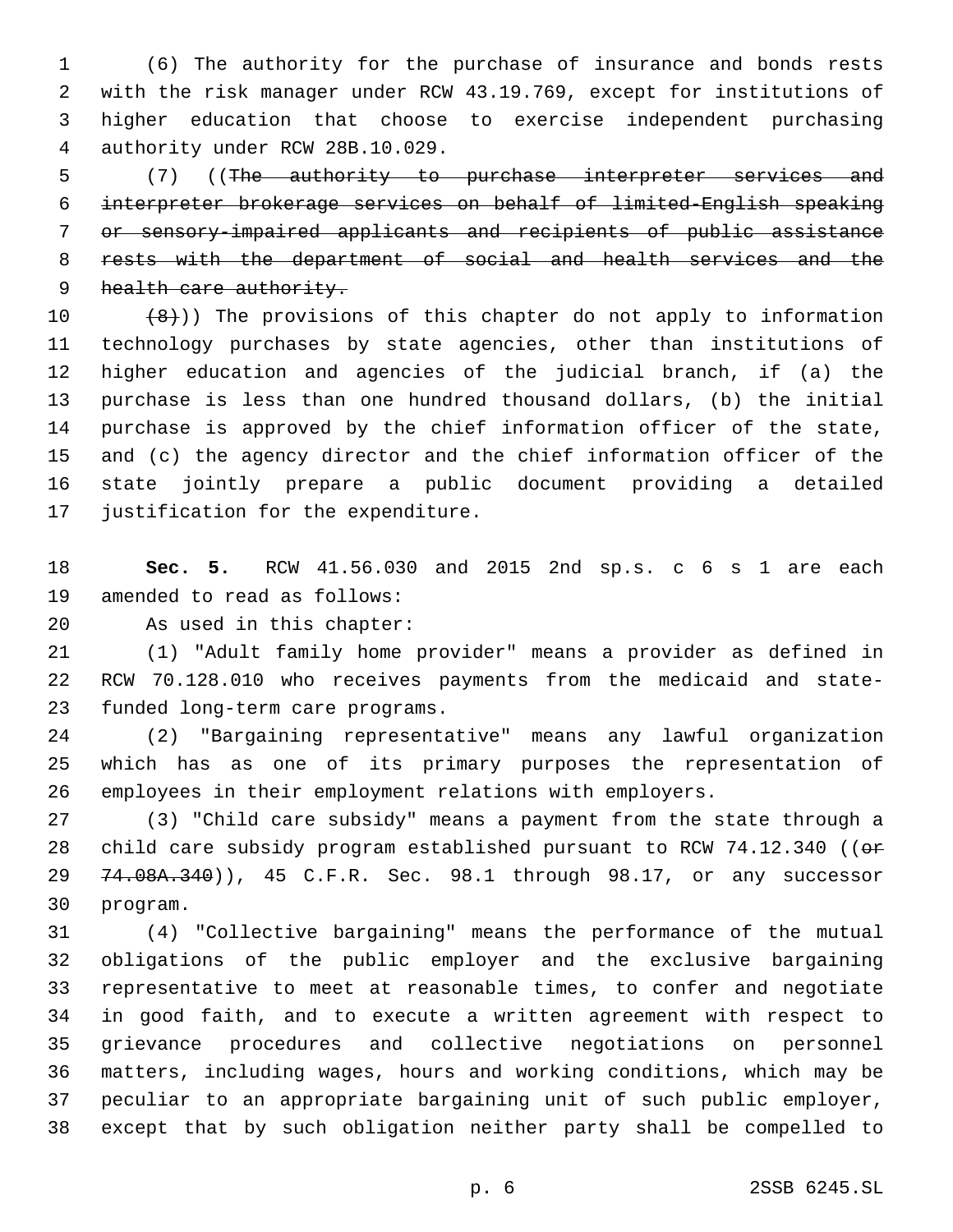agree to a proposal or be required to make a concession unless 2 otherwise provided in this chapter.

 (5) "Commission" means the public employment relations commission.4

 (6) "Executive director" means the executive director of the commission.6

 (7) "Family child care provider" means a person who: (a) Provides regularly scheduled care for a child or children in the home of the provider or in the home of the child or children for periods of less than twenty-four hours or, if necessary due to the nature of the parent's work, for periods equal to or greater than twenty-four hours; (b) receives child care subsidies; and (c) is either licensed by the state under RCW 74.15.030 or is exempt from licensing under 14 chapter 74.15 RCW.

 (8) "Individual provider" means an individual provider as defined 16 in RCW 74.39A.240 $((+4))$   $(3)$  who, solely for the purposes of collective bargaining, is a public employee as provided in RCW 18 74.39A.270.

 (9) "Institution of higher education" means the University of Washington, Washington State University, Central Washington University, Eastern Washington University, Western Washington University, The Evergreen State College, and the various state 23 community colleges.

 (10)(a) "Language access provider" means any independent 25 contractor who provides spoken language interpreter services ((for department of social and health services appointments or medicaid enrollee appointments, or provided these services on or after January 28 <del>1, 2009, and before June 10, 2010</del>)), whether paid by a broker, language access agency, or the respective department:

 (i) For department of social and health services appointments, department of children, youth, and families appointments, medicaid enrollee appointments, or who provided these services on or after January 1, 2011, and before June 10, 2012;

 (ii) For department of labor and industries authorized medical and vocational providers, or who provided these services on or after January 1, 2016, and before the effective date of this section; or

 (iii) For state agencies, or who provided these services on or after January 1, 2016, and before the effective date of this section.

39  $(b)$  "Language access provider" does not mean  $((an - owner<sub>r</sub>)) a$ 40 manager( $(\tau)$ ) or employee of a broker or a language access agency.

p. 7 2SSB 6245.SL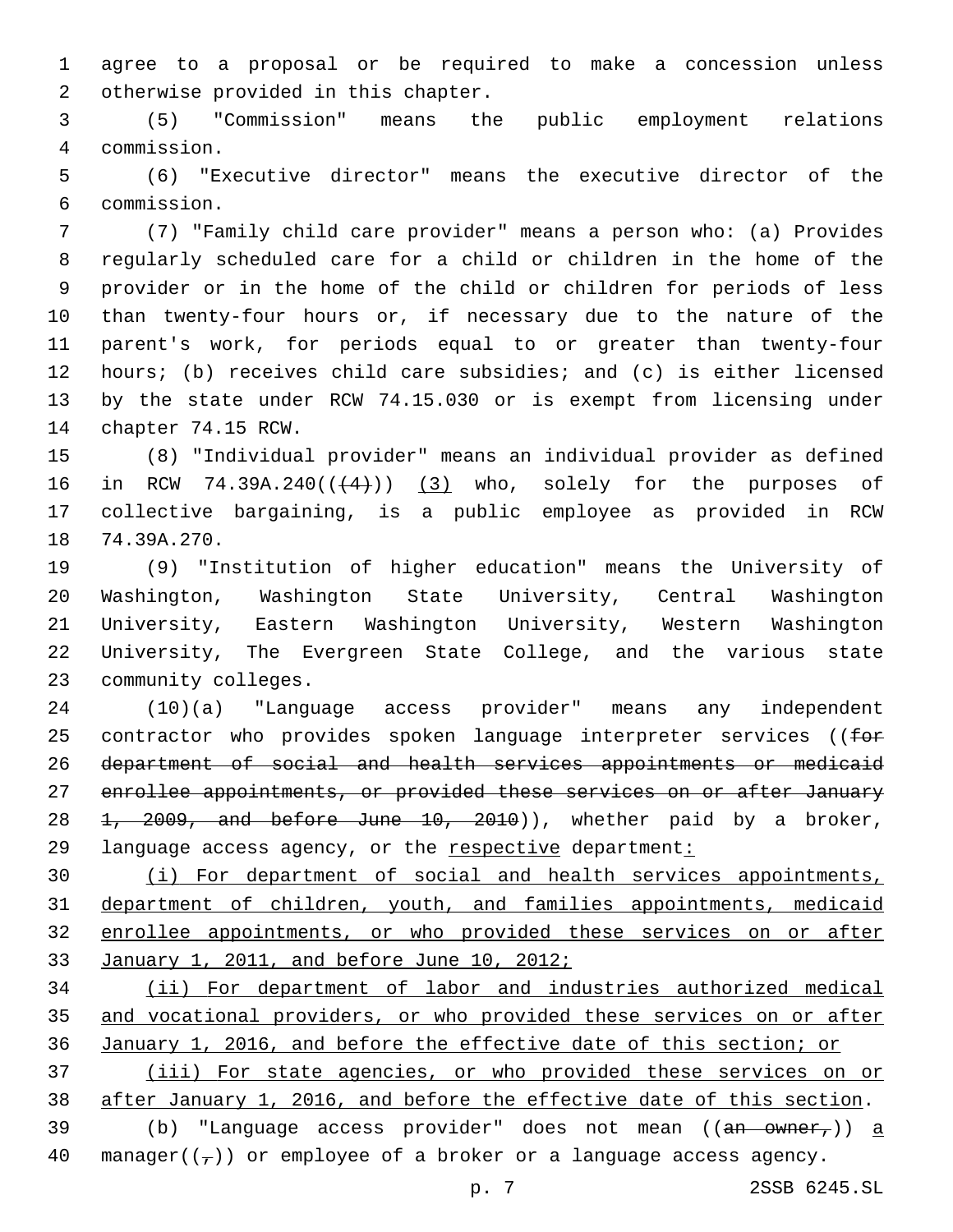(11) "Public employee" means any employee of a public employer except any person (a) elected by popular vote, or (b) appointed to office pursuant to statute, ordinance or resolution for a specified term of office as a member of a multimember board, commission, or committee, whether appointed by the executive head or body of the public employer, or (c) whose duties as deputy, administrative assistant or secretary necessarily imply a confidential relationship to (i) the executive head or body of the applicable bargaining unit, or (ii) any person elected by popular vote, or (iii) any person appointed to office pursuant to statute, ordinance or resolution for a specified term of office as a member of a multimember board, commission, or committee, whether appointed by the executive head or body of the public employer, or (d) who is a court commissioner or a court magistrate of superior court, district court, or a department of a district court organized under chapter 3.46 RCW, or (e) who is a personal assistant to a district court judge, superior court judge, or court commissioner. For the purpose of (e) of this subsection, no more than one assistant for each judge or commissioner may be 19 excluded from a bargaining unit.

 (12) "Public employer" means any officer, board, commission, council, or other person or body acting on behalf of any public body governed by this chapter, or any subdivision of such public body. For the purposes of this section, the public employer of district court or superior court employees for wage-related matters is the respective county legislative authority, or person or body acting on behalf of the legislative authority, and the public employer for nonwage-related matters is the judge or judge's designee of the 28 respective district court or superior court.

 (13) "Uniformed personnel" means: (a) Law enforcement officers as defined in RCW 41.26.030 employed by the governing body of any city or town with a population of two thousand five hundred or more and law enforcement officers employed by the governing body of any county with a population of ten thousand or more; (b) correctional employees who are uniformed and nonuniformed, commissioned and noncommissioned security personnel employed in a jail as defined in RCW 70.48.020(9), by a county with a population of seventy thousand or more, and who are trained for and charged with the responsibility of controlling and maintaining custody of inmates in the jail and safeguarding inmates from other inmates; (c) general authority Washington peace officers as defined in RCW 10.93.020 employed by a port district in a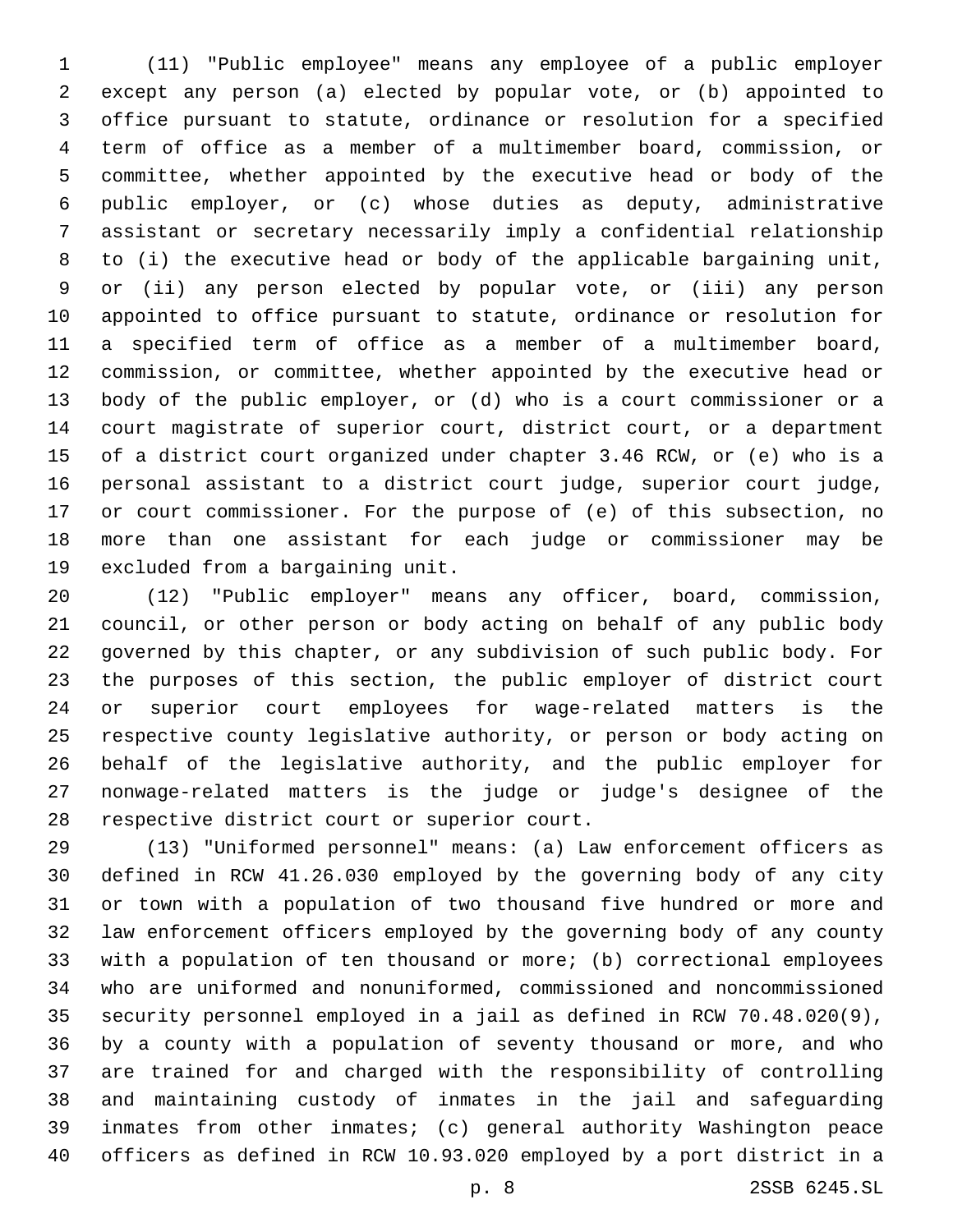county with a population of one million or more; (d) security forces established under RCW 43.52.520; (e) firefighters as that term is defined in RCW 41.26.030; (f) employees of a port district in a county with a population of one million or more whose duties include crash fire rescue or other firefighting duties; (g) employees of fire departments of public employers who dispatch exclusively either fire or emergency medical services, or both; (h) employees in the several classes of advanced life support technicians, as defined in RCW 18.71.200, who are employed by a public employer; or (i) court marshals of any county who are employed by, trained for, and commissioned by the county sheriff and charged with the responsibility of enforcing laws, protecting and maintaining security in all county-owned or contracted property, and performing any other duties assigned to them by the county sheriff or mandated by judicial 15 order.

 **Sec. 6.** RCW 41.56.030 and 2017 3rd sp.s. c 6 s 808 are each 17 amended to read as follows:

18 As used in this chapter:

 (1) "Adult family home provider" means a provider as defined in RCW 70.128.010 who receives payments from the medicaid and state-21 funded long-term care programs.

 (2) "Bargaining representative" means any lawful organization which has as one of its primary purposes the representation of employees in their employment relations with employers.

 (3) "Child care subsidy" means a payment from the state through a 26 child care subsidy program established pursuant to RCW 74.12.340 (( $\Theta$ ff 27 74.08A.340)), 45 C.F.R. Sec. 98.1 through 98.17, or any successor 28 program.

 (4) "Collective bargaining" means the performance of the mutual obligations of the public employer and the exclusive bargaining representative to meet at reasonable times, to confer and negotiate in good faith, and to execute a written agreement with respect to grievance procedures and collective negotiations on personnel matters, including wages, hours and working conditions, which may be peculiar to an appropriate bargaining unit of such public employer, except that by such obligation neither party shall be compelled to agree to a proposal or be required to make a concession unless 38 otherwise provided in this chapter.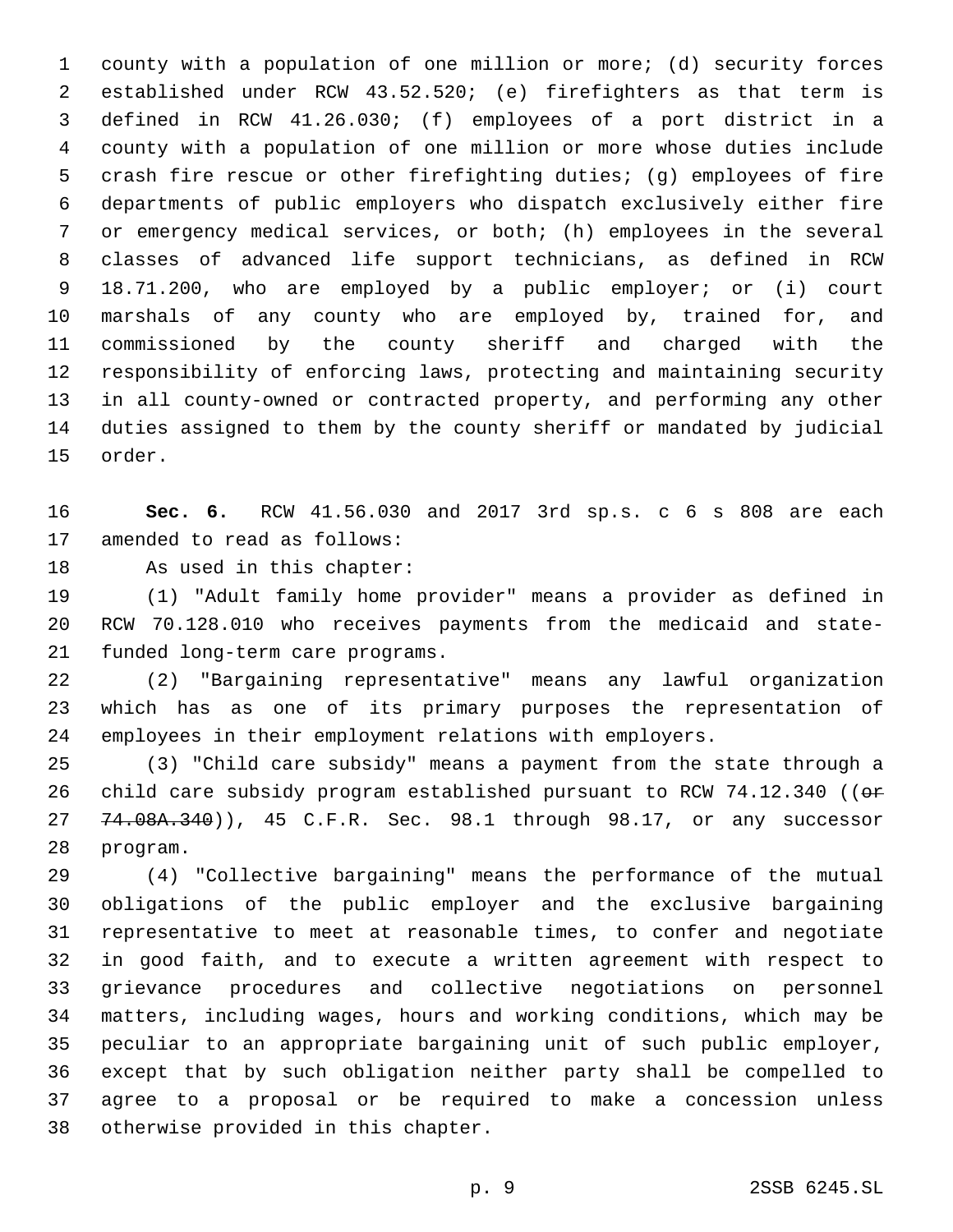(5) "Commission" means the public employment relations commission.2

 (6) "Executive director" means the executive director of the commission.4

 (7) "Family child care provider" means a person who: (a) Provides regularly scheduled care for a child or children in the home of the provider or in the home of the child or children for periods of less than twenty-four hours or, if necessary due to the nature of the parent's work, for periods equal to or greater than twenty-four hours; (b) receives child care subsidies; and (c) under chapter 43.216 RCW, is either licensed by the state or is exempt from 12 licensing.

 (8) "Individual provider" means an individual provider as defined 14 in RCW 74.39A.240 $((+4))$   $(3)$  who, solely for the purposes of collective bargaining, is a public employee as provided in RCW 16 74.39A.270.

 (9) "Institution of higher education" means the University of Washington, Washington State University, Central Washington University, Eastern Washington University, Western Washington University, The Evergreen State College, and the various state 21 community colleges.

 (10)(a) "Language access provider" means any independent 23 contractor who provides spoken language interpreter services ((for department of social and health services appointments or medicaid enrollee appointments, or department of children, youth, and families appointments, or provided these services on or after January 1, 2009, 27 and before June 10, 2010)), whether paid by a broker, language access 28 agency, or the respective department:

 (i) For department of social and health services appointments, department of children, youth, and families appointments, medicaid enrollee appointments, or who provided these services on or after 32 January 1, 2011, and before June 10, 2012;

 (ii) For department of labor and industries authorized medical and vocational providers, or who provided these services on or after January 1, 2016, and before the effective date of this section; or (iii) For state agencies, or who provided these services on or

after January 1, 2016, and before the effective date of this section.

38 (b) "Language access provider" does not mean  $((an - owner<sub>r</sub>)) a$ 39 manager( $(\tau)$ ) or employee of a broker or a language access agency.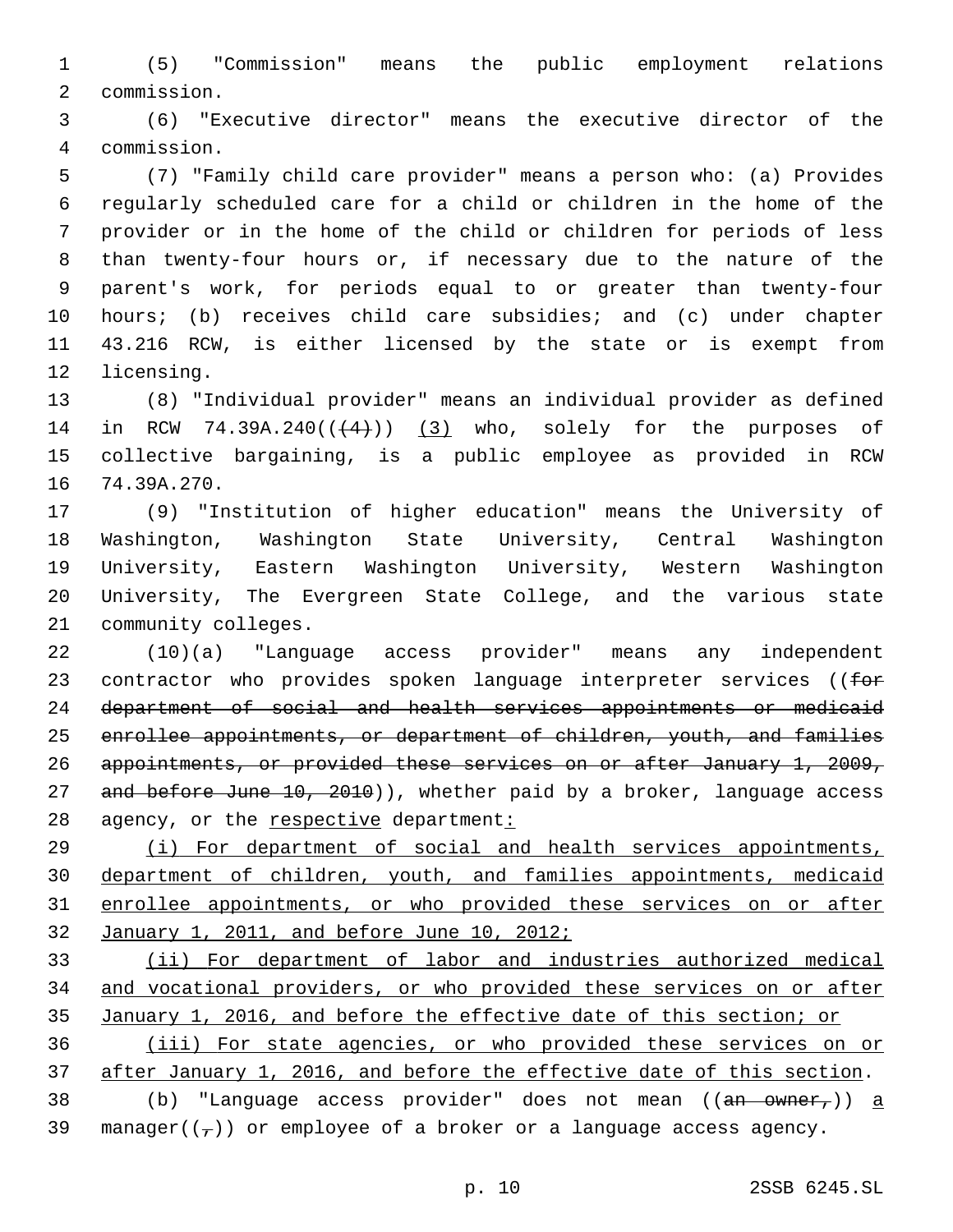(11) "Public employee" means any employee of a public employer except any person (a) elected by popular vote, or (b) appointed to office pursuant to statute, ordinance or resolution for a specified term of office as a member of a multimember board, commission, or committee, whether appointed by the executive head or body of the public employer, or (c) whose duties as deputy, administrative assistant or secretary necessarily imply a confidential relationship to (i) the executive head or body of the applicable bargaining unit, or (ii) any person elected by popular vote, or (iii) any person appointed to office pursuant to statute, ordinance or resolution for a specified term of office as a member of a multimember board, commission, or committee, whether appointed by the executive head or body of the public employer, or (d) who is a court commissioner or a court magistrate of superior court, district court, or a department of a district court organized under chapter 3.46 RCW, or (e) who is a personal assistant to a district court judge, superior court judge, or court commissioner. For the purpose of (e) of this subsection, no more than one assistant for each judge or commissioner may be 19 excluded from a bargaining unit.

 (12) "Public employer" means any officer, board, commission, council, or other person or body acting on behalf of any public body governed by this chapter, or any subdivision of such public body. For the purposes of this section, the public employer of district court or superior court employees for wage-related matters is the respective county legislative authority, or person or body acting on behalf of the legislative authority, and the public employer for nonwage-related matters is the judge or judge's designee of the 28 respective district court or superior court.

 (13) "Uniformed personnel" means: (a) Law enforcement officers as defined in RCW 41.26.030 employed by the governing body of any city or town with a population of two thousand five hundred or more and law enforcement officers employed by the governing body of any county with a population of ten thousand or more; (b) correctional employees who are uniformed and nonuniformed, commissioned and noncommissioned security personnel employed in a jail as defined in RCW 70.48.020(9), by a county with a population of seventy thousand or more, and who are trained for and charged with the responsibility of controlling and maintaining custody of inmates in the jail and safeguarding inmates from other inmates; (c) general authority Washington peace officers as defined in RCW 10.93.020 employed by a port district in a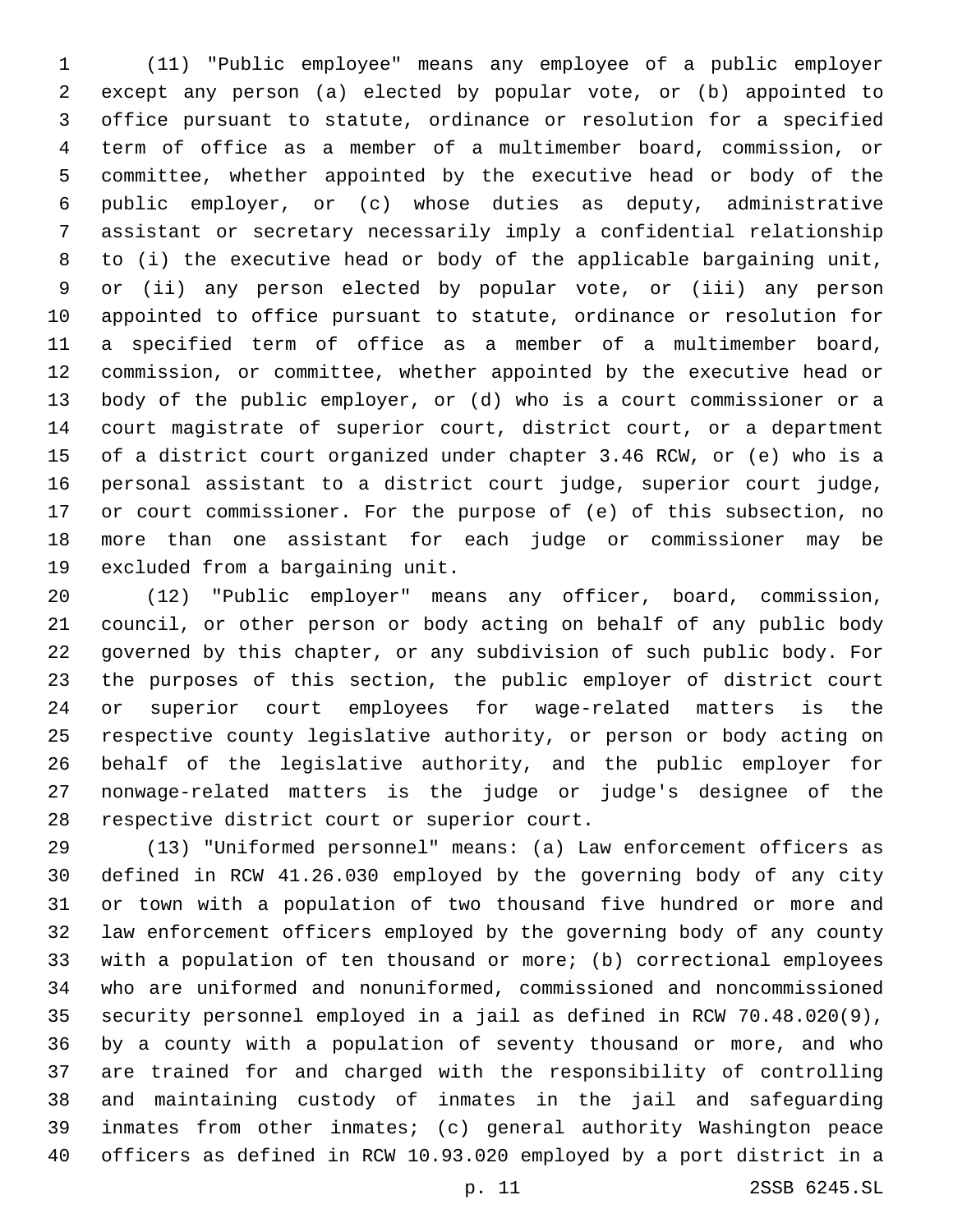county with a population of one million or more; (d) security forces established under RCW 43.52.520; (e) firefighters as that term is defined in RCW 41.26.030; (f) employees of a port district in a county with a population of one million or more whose duties include crash fire rescue or other firefighting duties; (g) employees of fire departments of public employers who dispatch exclusively either fire or emergency medical services, or both; (h) employees in the several classes of advanced life support technicians, as defined in RCW 18.71.200, who are employed by a public employer; or (i) court marshals of any county who are employed by, trained for, and commissioned by the county sheriff and charged with the responsibility of enforcing laws, protecting and maintaining security in all county-owned or contracted property, and performing any other duties assigned to them by the county sheriff or mandated by judicial 15 order.

 **Sec. 7.** RCW 41.56.510 and 2010 c 296 s 2 are each amended to 17 read as follows:

 (1) In addition to the entities listed in RCW 41.56.020, this chapter applies to the governor with respect to language access providers. Solely for the purposes of collective bargaining and as expressly limited under subsections (2) and (3) of this section, the governor is the public employer of language access providers who, solely for the purposes of collective bargaining, are public employees. The governor or the governor's designee shall represent 25 the public employer for bargaining purposes.

 (2) There shall be collective bargaining, as defined in RCW 41.56.030, between the governor and language access providers, except 28 as follows:

29 (a) ((A statewide unit of all language access providers is)) The only units appropriate for purposes of collective bargaining under 31 RCW 41.56.060 are:

 (i) A statewide unit for language access providers who provide spoken language interpreter services for department of social and health services appointments, department of children, youth, and 35 families appointments, or medicaid enrollee appointments;

 (ii) A statewide unit for language access providers who provide 37 spoken language interpreter services for injured workers or crime victims receiving benefits from the department of labor and industries; and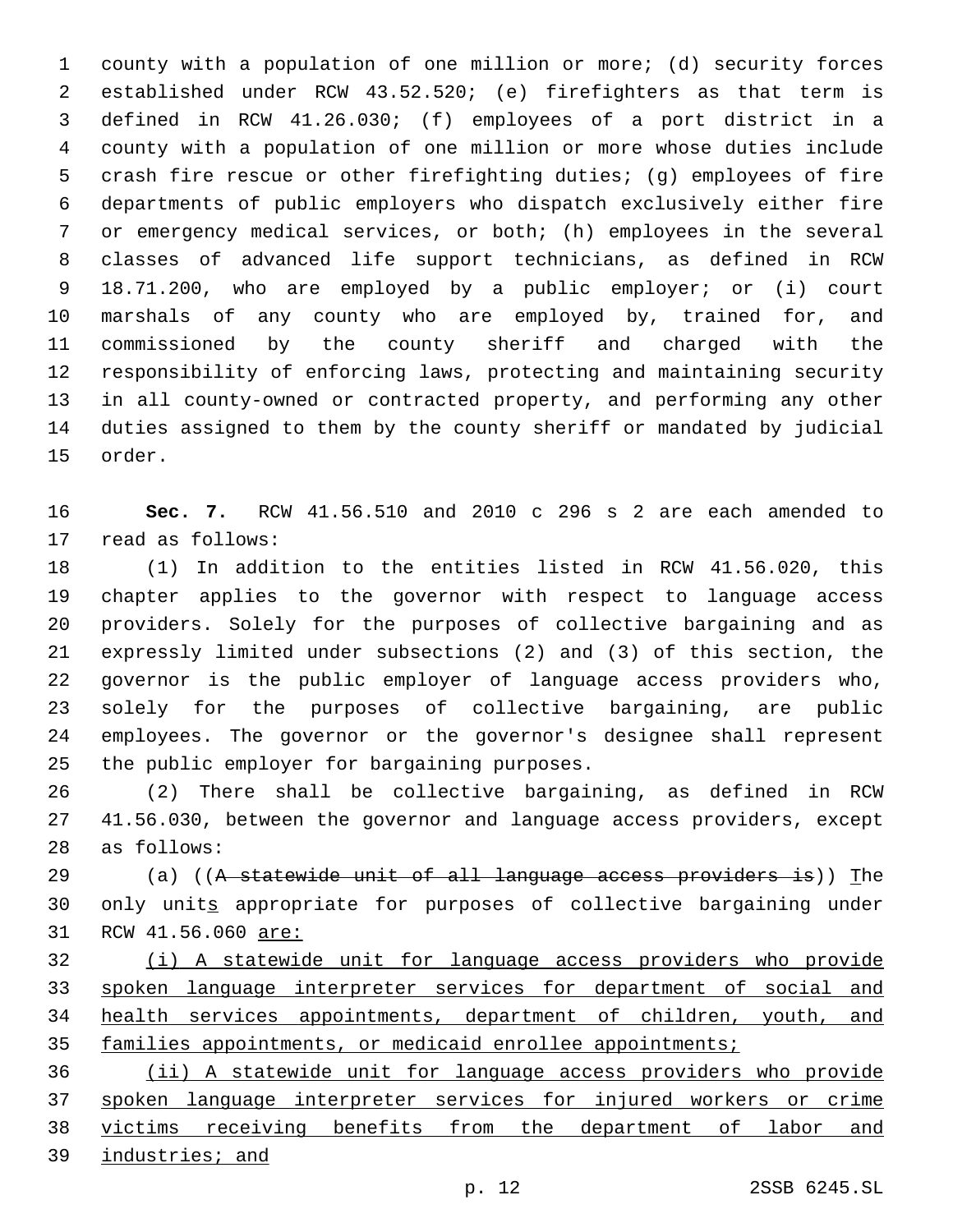(iii) A statewide unit for language access providers who provide spoken language interpreter services for any state agency through the department of enterprise services, excluding language access providers included in (a)(i) and (ii) of this subsection;

 (b) The exclusive bargaining representative of language access providers in the unit specified in (a) of this subsection shall be the representative chosen in an election conducted pursuant to RCW 41.56.070.8

 Bargaining authorization cards furnished as the showing of interest in support of any representation petition or motion for intervention filed under this section are exempt from disclosure 12 under chapter 42.56 RCW;

 (c) Notwithstanding the definition of "collective bargaining" in RCW 41.56.030(4), the scope of collective bargaining for language access providers under this section is limited solely to: (i) Economic compensation, such as the manner and rate of payments; (ii) professional development and training; (iii) labor-management 18 committees; and (iv) grievance procedures. Retirement benefits are not subject to collective bargaining. By such obligation neither party may be compelled to agree to a proposal or be required to make a concession unless otherwise provided in this chapter;

 (d) In addition to the entities listed in the mediation and interest arbitration provisions of RCW 41.56.430 through 41.56.470 and 41.56.480, the provisions apply to the governor or the governor's designee and the exclusive bargaining representative of language 26 access providers, except that:

 (i) In addition to the factors to be taken into consideration by an interest arbitration panel under RCW 41.56.465, the panel shall consider the financial ability of the state to pay for the compensation and benefit provisions of a collective bargaining 31 agreement;

 (ii) The decision of the arbitration panel is not binding on the legislature and, if the legislature does not approve the request for funds necessary to implement the compensation and benefit provisions of the arbitrated collective bargaining agreement, the decision is 36 not binding on the state;

(e) Language access providers do not have the right to strike;

 (f) If a single employee organization is the exclusive bargaining representative for two or more units, upon petition by the employee organization, the units may be consolidated into a single larger unit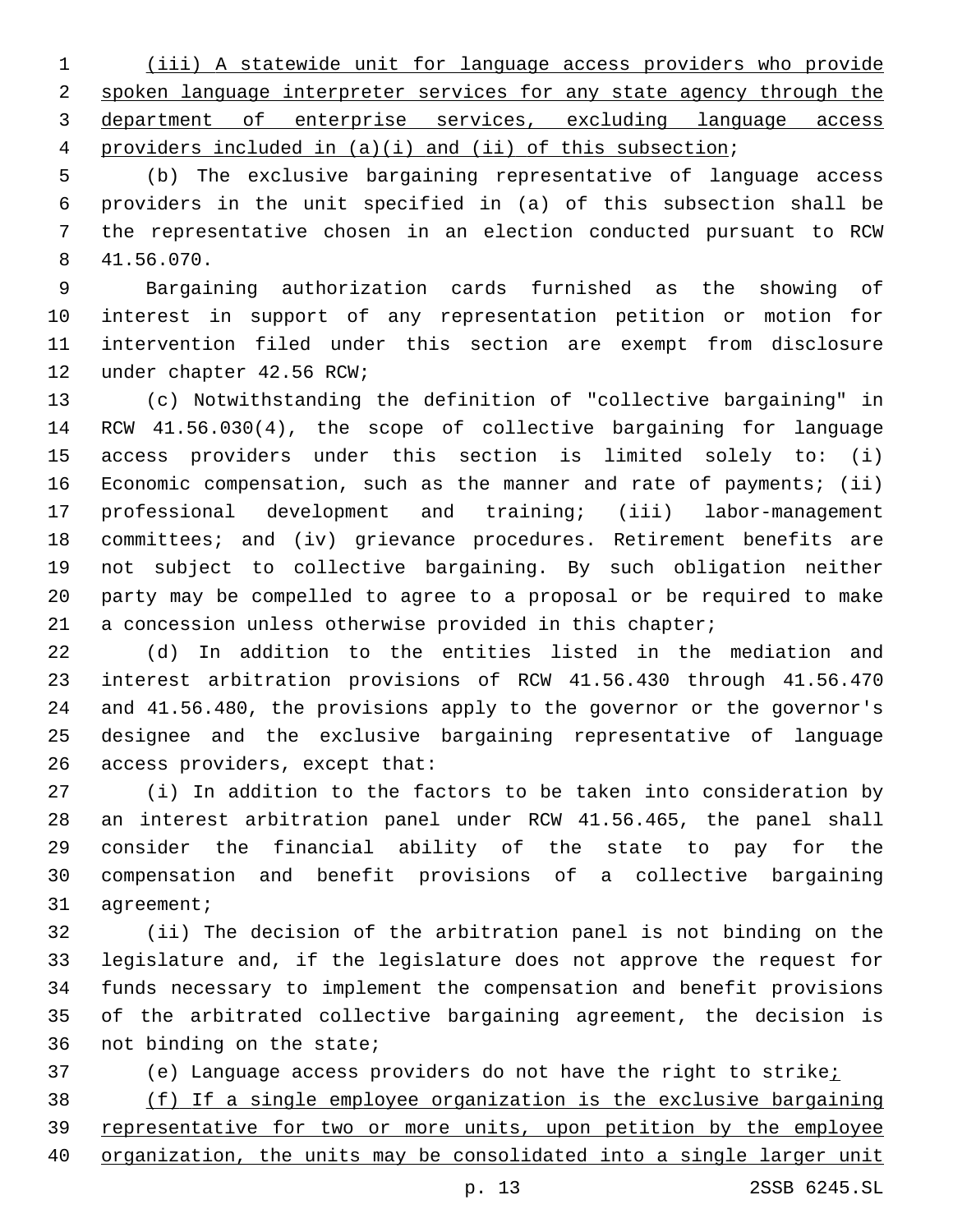if the commission considers the larger unit to be appropriate. If consolidation is appropriate, the commission shall certify the employee organization as the exclusive bargaining representative of 4 the new unit;

 (g) If a single employee organization is the exclusive bargaining 6 representative for two or more bargaining units, the governor and the employee organization may agree to negotiate a single collective bargaining agreement for all of the bargaining units that the 9 employee organization represents.

 (3) Language access providers who are public employees solely for the purposes of collective bargaining under subsection (1) of this section are not, for that reason, employees of the state for any other purpose. This section applies only to the governance of the collective bargaining relationship between the employer and language access providers as provided in subsections (1) and (2) of this 16 section.

 (4) Each party with whom the department of social and health 18 services, the department of labor and industries, and the department 19 of enterprise services contracts for language access services and 20 each of their subcontractors shall provide to the respective department an accurate list of language access providers, as defined in RCW 41.56.030, including their names, addresses, and other contact information, annually by January 30th, except that initially the 24 lists must be provided within thirty days of ((June 10, 2010)) the 25 effective date of this section. The department shall, upon request, provide a list of all language access providers, including their names, addresses, and other contact information, to a labor union 28 seeking to represent language access providers.

(5) This section does not create or modify:29

 (a) The ((department's)) obligation of any state agency to comply 31 with (( $the$ )) federal statute and regulations; and

 (b) The legislature's right to make programmatic modifications to 33 the delivery of state services under chapter 74.04 or 39.26 RCW or Title 51 RCW. The governor may not enter into, extend, or renew any agreement under this chapter that does not expressly reserve the 36 legislative rights described in this subsection.

 (6) Upon meeting the requirements of subsection (7) of this section, the governor must submit, as a part of the proposed biennial or supplemental operating budget submitted to the legislature under RCW 43.88.030, a request for funds necessary to implement the

p. 14 2SSB 6245.SL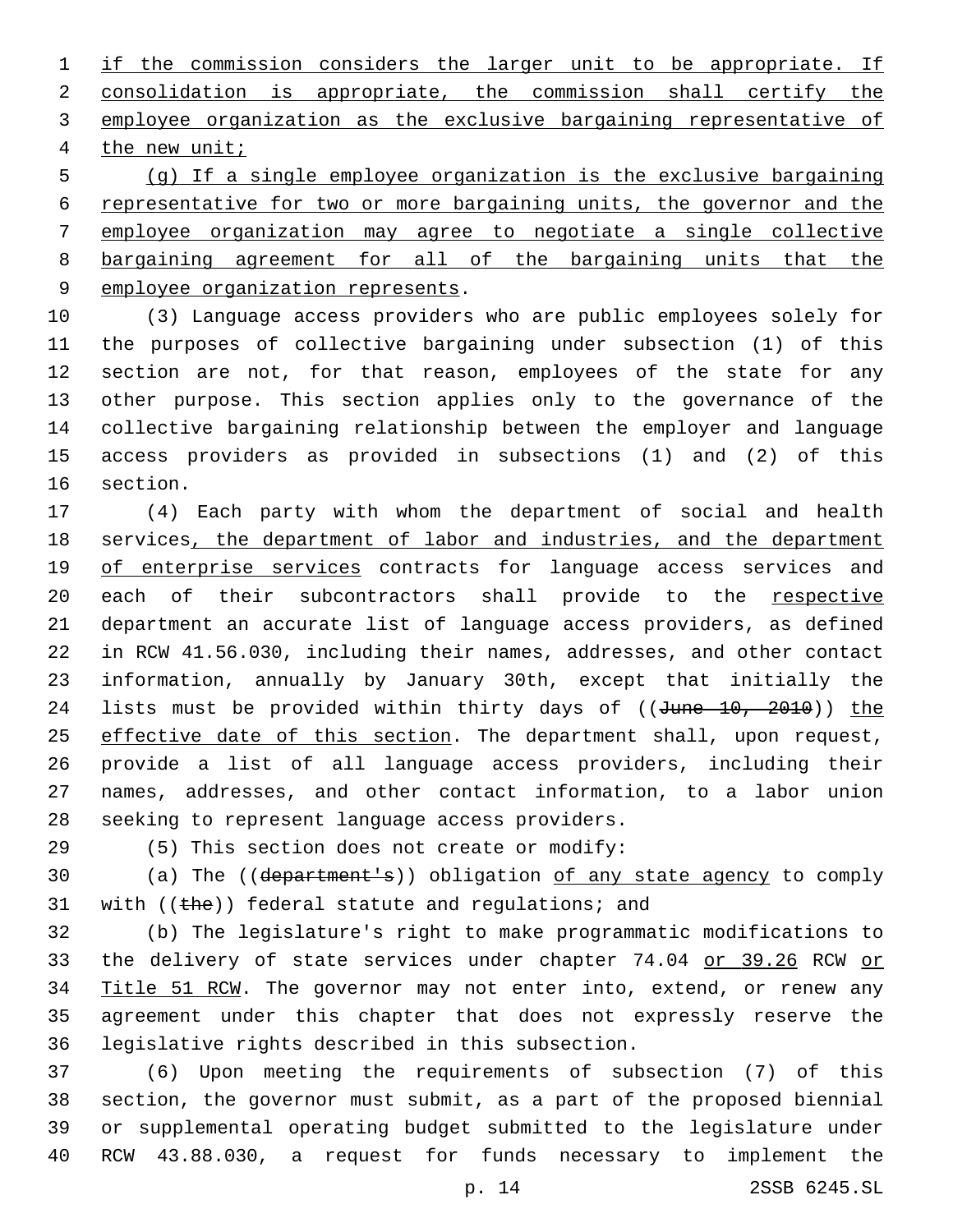compensation and benefit provisions of a collective bargaining agreement entered into under this section or for legislation 3 necessary to implement the agreement.

 (7) A request for funds necessary to implement the compensation and benefit provisions of a collective bargaining agreement entered into under this section may not be submitted by the governor to the legislature unless the request has been:7

 (a) Submitted to the director of financial management by October 1st prior to the legislative session at which the requests are to be considered, except that, for initial negotiations under this section, 11 the request may not be submitted before July 1, 2011; and

 (b) Certified by the director of financial management as financially feasible for the state or reflective of a binding decision of an arbitration panel reached under subsection (2)(d) of 15 this section.

 (8) The legislature must approve or reject the submission of the request for funds as a whole. If the legislature rejects or fails to act on the submission, any collective bargaining agreement must be reopened for the sole purpose of renegotiating the funds necessary to 20 implement the agreement.

 (9) If, after the compensation and benefit provisions of an agreement are approved by the legislature, a significant revenue shortfall occurs resulting in reduced appropriations, as declared by proclamation of the governor or by resolution of the legislature, both parties shall immediately enter into collective bargaining for a mutually agreed upon modification of the agreement.

 (10) After the expiration date of any collective bargaining agreement entered into under this section, all of the terms and conditions specified in the agreement remain in effect until the effective date of a subsequent agreement, not to exceed one year from 31 the expiration date stated in the agreement.

 (11) In enacting this section, the legislature intends to provide state action immunity under federal and state antitrust laws for the joint activities of language access providers and their exclusive bargaining representative to the extent the activities are authorized 36 by this chapter.

 **Sec. 8.** RCW 41.56.510 and 2017 3rd sp.s. c 6 s 809 are each 38 amended to read as follows: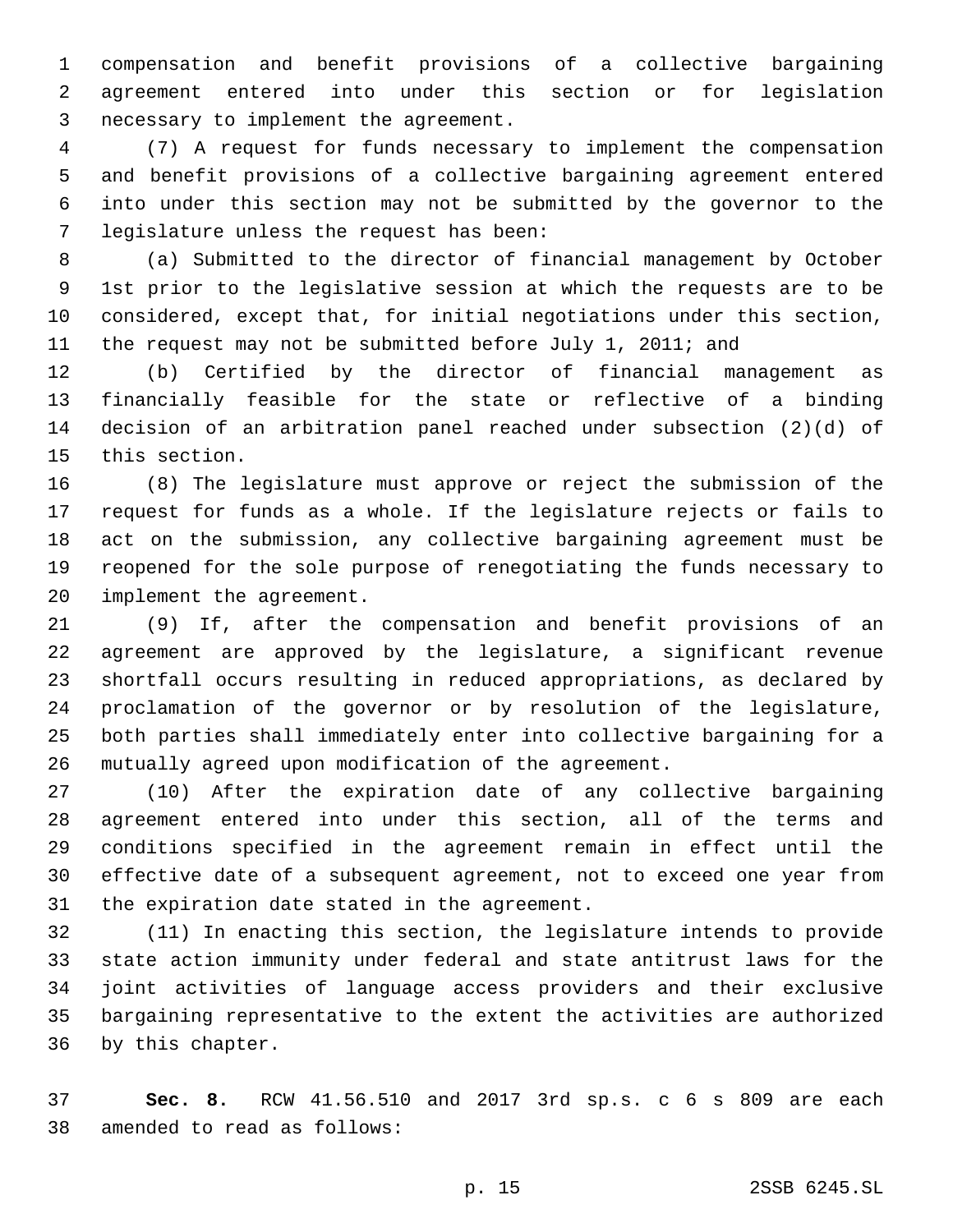(1) In addition to the entities listed in RCW 41.56.020, this chapter applies to the governor with respect to language access providers. Solely for the purposes of collective bargaining and as expressly limited under subsections (2) and (3) of this section, the governor is the public employer of language access providers who, solely for the purposes of collective bargaining, are public employees. The governor or the governor's designee shall represent 8 the public employer for bargaining purposes.

 (2) There shall be collective bargaining, as defined in RCW 41.56.030, between the governor and language access providers, except 11 as follows:

12 (a) ((A statewide unit of all language access providers is)) The 13 only units appropriate for purposes of collective bargaining under 14 RCW 41.56.060 are:

15 (i) A statewide unit for language access providers who provide 16 spoken language interpreter services for department of social and health services appointments, department of children, youth, and 18 families appointments, or medicaid enrollee appointments;

 (ii) A statewide unit for language access providers who provide spoken language interpreter services for injured workers or crime victims receiving benefits from the department of labor and industries; and

 (iii) A statewide unit for language access providers who provide spoken language interpreter services for any state agency through the department of enterprise services, excluding language access providers included in (a)(i) and (ii) of this subsection;

 (b) The exclusive bargaining representative of language access providers in the unit specified in (a) of this subsection shall be the representative chosen in an election conducted pursuant to RCW 41.56.070.30

 Bargaining authorization cards furnished as the showing of interest in support of any representation petition or motion for intervention filed under this section are exempt from disclosure 34 under chapter 42.56 RCW;

 (c) Notwithstanding the definition of "collective bargaining" in RCW 41.56.030(4), the scope of collective bargaining for language access providers under this section is limited solely to: (i) Economic compensation, such as the manner and rate of payments; (ii) professional development and training; (iii) labor-management committees; and (iv) grievance procedures. Retirement benefits are

p. 16 2SSB 6245.SL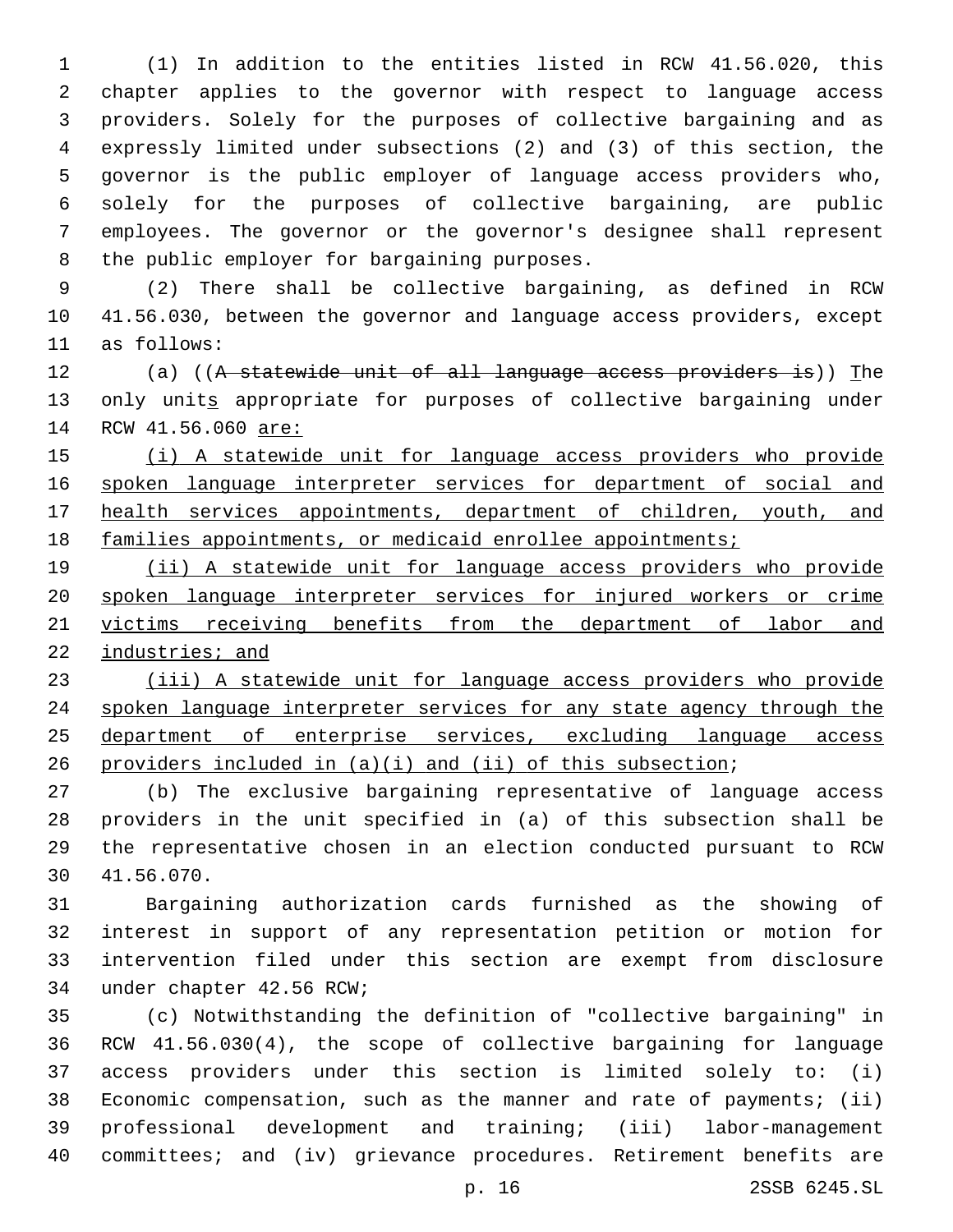not subject to collective bargaining. By such obligation neither party may be compelled to agree to a proposal or be required to make a concession unless otherwise provided in this chapter;

 (d) In addition to the entities listed in the mediation and interest arbitration provisions of RCW 41.56.430 through 41.56.470 and 41.56.480, the provisions apply to the governor or the governor's designee and the exclusive bargaining representative of language 8 access providers, except that:

 (i) In addition to the factors to be taken into consideration by an interest arbitration panel under RCW 41.56.465, the panel shall consider the financial ability of the state to pay for the compensation and benefit provisions of a collective bargaining 13 agreement;

 (ii) The decision of the arbitration panel is not binding on the legislature and, if the legislature does not approve the request for funds necessary to implement the compensation and benefit provisions of the arbitrated collective bargaining agreement, the decision is 18 not binding on the state;

(e) Language access providers do not have the right to strike;

 (f) If a single employee organization is the exclusive bargaining representative for two or more units, upon petition by the employee organization, the units may be consolidated into a single larger unit 23 if the commission considers the larger unit to be appropriate. If consolidation is appropriate, the commission shall certify the employee organization as the exclusive bargaining representative of the new unit;

 (g) If a single employee organization is the exclusive bargaining 28 representative for two or more bargaining units, the governor and the employee organization may agree to negotiate a single collective bargaining agreement for all of the bargaining units that the 31 employee organization represents.

 (3) Language access providers who are public employees solely for the purposes of collective bargaining under subsection (1) of this section are not, for that reason, employees of the state for any other purpose. This section applies only to the governance of the collective bargaining relationship between the employer and language access providers as provided in subsections (1) and (2) of this 38 section.

 (4) Each party with whom the department of social and health 40 services  $((\theta \cdot \hat{r}))_+$  the department of children, youth, and families, the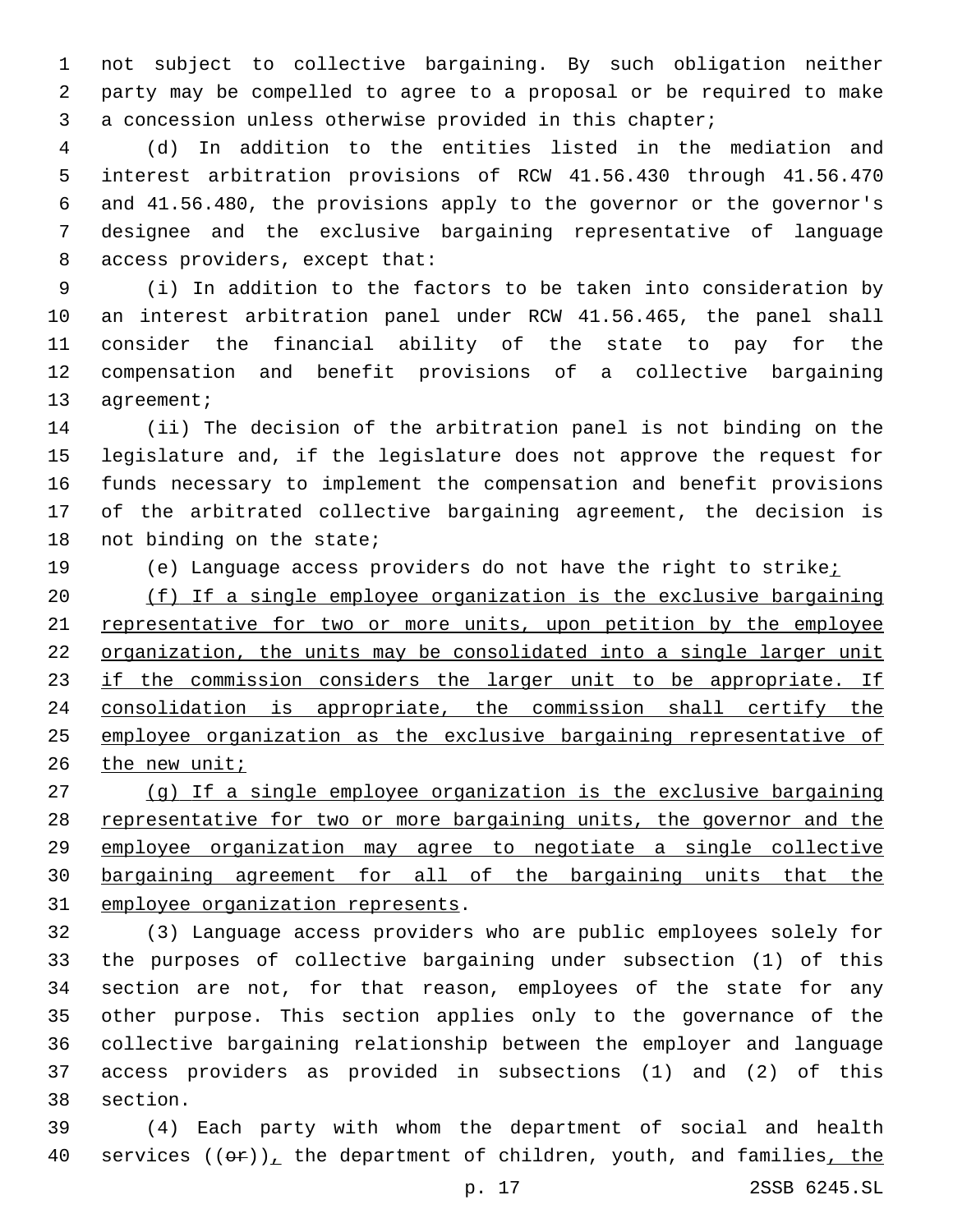department of labor and industries, and the department of enterprise services contracts for language access services and each of their subcontractors shall provide to the respective department an accurate list of language access providers, as defined in RCW 41.56.030, including their names, addresses, and other contact information, annually by January 30th, except that initially the lists must be 7 provided within thirty days of ((June 10, 2010)) the effective date 8 of this section. The department shall, upon request, provide a list of all language access providers, including their names, addresses, and other contact information, to a labor union seeking to represent 11 language access providers.

12 (5) This section does not create or modify:

 (a) The ((department's)) obligation of any state agency to comply 14 with (( $the$ )) federal statute and regulations; and

 (b) The legislature's right to make programmatic modifications to 16 the delivery of state services under chapter 74.04 or 39.26 RCW or 17 Title 51 RCW. The governor may not enter into, extend, or renew any agreement under this chapter that does not expressly reserve the 19 legislative rights described in this subsection.

 (6) Upon meeting the requirements of subsection (7) of this section, the governor must submit, as a part of the proposed biennial or supplemental operating budget submitted to the legislature under RCW 43.88.030, a request for funds necessary to implement the compensation and benefit provisions of a collective bargaining agreement entered into under this section or for legislation 26 necessary to implement the agreement.

 (7) A request for funds necessary to implement the compensation and benefit provisions of a collective bargaining agreement entered into under this section may not be submitted by the governor to the 30 legislature unless the request has been:

 (a) Submitted to the director of financial management by October 1st prior to the legislative session at which the requests are to be considered, except that, for initial negotiations under this section, the request may not be submitted before July 1, 2011; and

 (b) Certified by the director of financial management as financially feasible for the state or reflective of a binding decision of an arbitration panel reached under subsection (2)(d) of 38 this section.

 (8) The legislature must approve or reject the submission of the request for funds as a whole. If the legislature rejects or fails to

p. 18 2SSB 6245.SL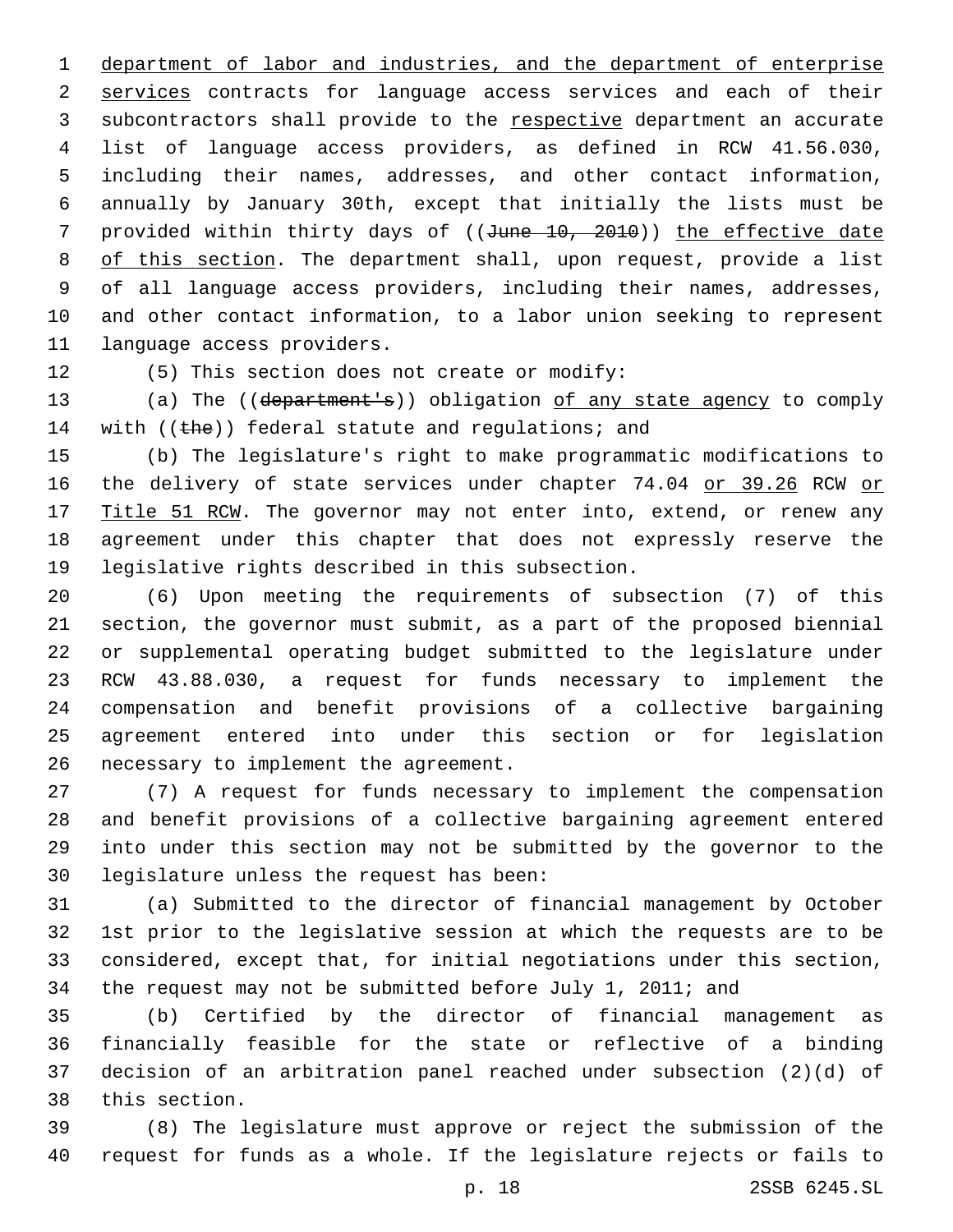act on the submission, any collective bargaining agreement must be reopened for the sole purpose of renegotiating the funds necessary to 3 implement the agreement.

 (9) If, after the compensation and benefit provisions of an agreement are approved by the legislature, a significant revenue shortfall occurs resulting in reduced appropriations, as declared by proclamation of the governor or by resolution of the legislature, both parties shall immediately enter into collective bargaining for a mutually agreed upon modification of the agreement.

 (10) After the expiration date of any collective bargaining agreement entered into under this section, all of the terms and conditions specified in the agreement remain in effect until the effective date of a subsequent agreement, not to exceed one year from 14 the expiration date stated in the agreement.

 (11) In enacting this section, the legislature intends to provide state action immunity under federal and state antitrust laws for the joint activities of language access providers and their exclusive bargaining representative to the extent the activities are authorized 19 by this chapter.

 NEW SECTION. **Sec. 9.** If any part of this act is found to be in conflict with federal requirements that are a prescribed condition to the allocation of federal funds to the state, the conflicting part of this act is inoperative solely to the extent of the conflict and with respect to the agencies directly affected, and this finding does not affect the operation of the remainder of this act in its application to the agencies concerned. Rules adopted under this act must meet federal requirements that are a necessary condition to the receipt of federal funds by the state. Nothing in this act may restrict an agency's ability to serve limited English proficient clients in a timely manner.

 NEW SECTION. **Sec. 10.** Sections 5 and 7 of this act expire July 1, 2018.

 NEW SECTION. **Sec. 11.** Sections 6 and 8 of this act take effect July 1, 2018.

> Passed by the Senate March 6, 2018. Passed by the House March 1, 2018. Approved by the Governor March 23, 2018.